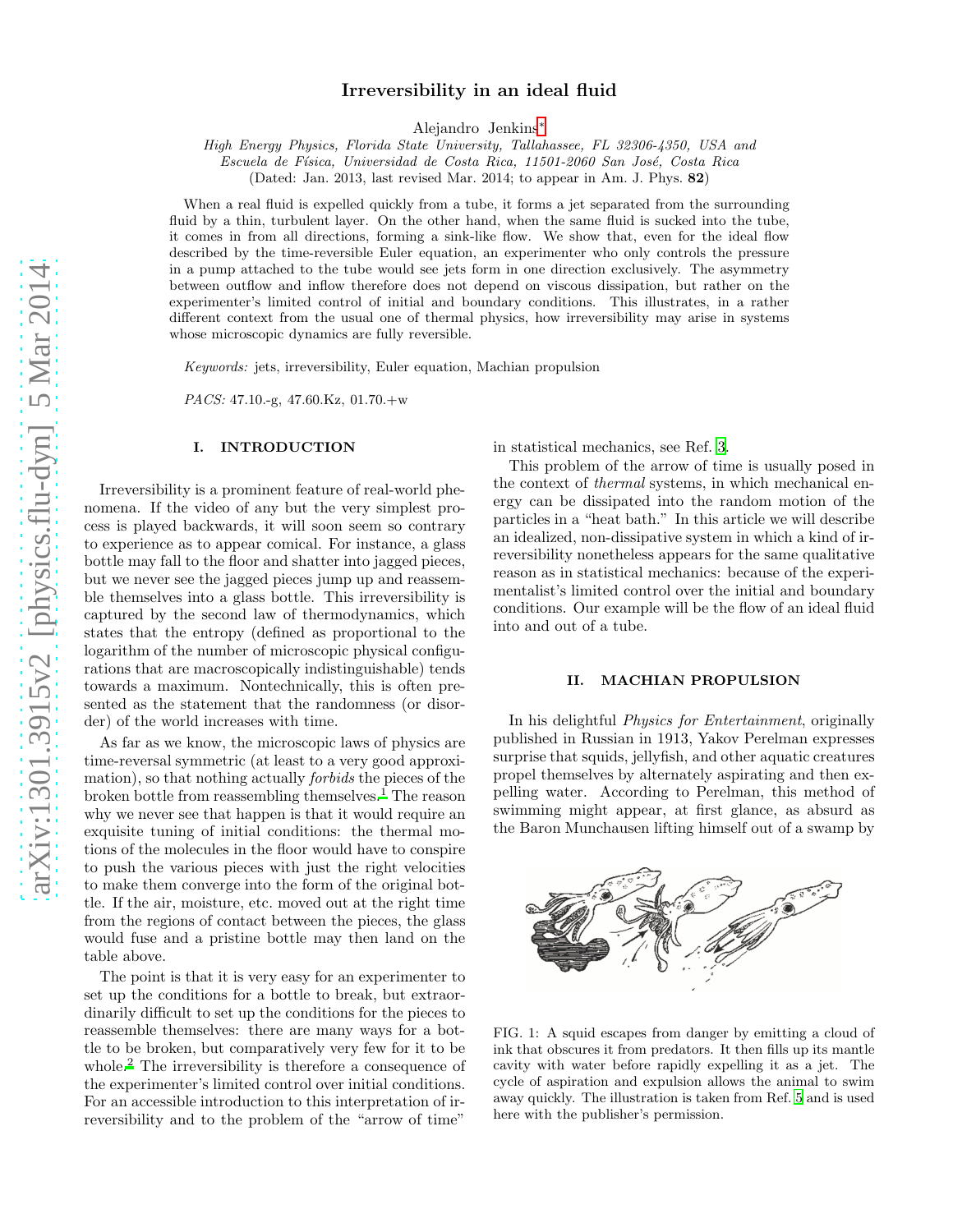

<span id="page-1-0"></span>FIG. 2: Steady streamlines for a real flow when (a) expelled from the mouth of a tube, (b) aspirated into the mouth of the tube.

pulling on his own hair.[4](#page-6-5) Even though the water moves in opposite directions during intake and outtake (see Fig. [1\)](#page-0-0), a squid can swim in one direction for long periods and at considerable velocity[.](#page-6-6)<sup>6</sup>

In fact, it is reverse propulsion during steady aspiration of an ideal fluid that would be akin to the Baron pulling himself up by the hair. While the outgoing jet efficiently transfers momentum away from the squid and into the surrounding fluid medium, the inflow impinges on the internal cavity and therefore imparts its momentum to the animal. The only way in which the inflow can end up transferring some of its momentum to the surrounding medium is by viscous diffusion.[7](#page-6-7)

Ernst Mach appears to have been the first experimenter to report that if a solid device alternately aspirates and expels fluid through a single opening, it moves in the same direction as if it only expelled the fluid.<sup>[8](#page-6-8)</sup> We shall therefore refer to this process as "Machian propulsion," a term introduced in Ref. [9.](#page-6-9) In France, an equivalent observation has sometimes been dubbed the "paradox of Bergeron," after mechanical engineer Paul Bergeron.[10](#page-6-10)[,11](#page-6-11) The same phenomenon is also notorious because of its role in an often-told story from the early life of the eminent theoretical physicist Richard Feynman.<sup>[12](#page-6-12)[–15](#page-7-0)</sup> In certain contexts, engines driven by Machian propulsion have been characterized as "valve-less pulse jet" devices[.](#page-7-1) $16$ 

Mach noted that there is an asymmetry between the outflow and the inflow, since the outflow forms a narrow jet, whereas the inflow comes in from all directions, as shown in Fig. [2.](#page-1-0) Various authors have claimed that the omnidirectionality of the inflow is the reason why its momentum does not cancel the momentum of the outgoing jet.[17](#page-7-2)[–20](#page-7-3) It is well-known that "a match can be extin-



<span id="page-1-2"></span>FIG. 3: The integral of  $d\mathbf{s} \cdot \mathbf{v}$ , along the path C, does not vanish for a jet flow like the one pictured in Fig. [2\(](#page-1-0)a).

guished by blowing, but not by sucking," because the air only forms a narrow jet when blown out, and that this is related to the fluid's viscosity.[21](#page-7-4)

When applied to Machian propulsion, however, this line of argument can be misleading. The asymmetry in the shape of the flows in Fig. [2](#page-1-0) is tied to viscosity, but Machian propulsion is not.<sup>[9](#page-6-9)</sup> It should be clear from our simple account of how a squid swims that Machian propulsion is simply a consequence of momentum conservation and can be explained without considering the precise shapes of the inflow and the outflow. But, in order to understand the nature of the irreversibility manifested as Machian propulsion, we need a more careful analysis of the physics behind the flows in Fig. [2](#page-1-0) than what is available in the standard literature.

### <span id="page-1-4"></span>III. IDEAL JETS

Kelvin's circulation theorem establishes that ideal flows (i.e., those without viscosity) that are irrotational at some initial time remain irrotational for all future times. That is, if the flow is characterized by a velocity field  $v(t, x, y, z)$ , then

<span id="page-1-3"></span>
$$
\nabla \times \mathbf{v} = 0 \tag{1}
$$

for all  $t.^{22}$  $t.^{22}$  $t.^{22}$  By Stokes's theorem, this implies that

<span id="page-1-1"></span>
$$
\oint_C ds \cdot \mathbf{v} = 0 \tag{2}
$$

for any closed path C, defined within a region of space filled with a homogenous ideal fluid.

The integral on the left-hand side of Eq. [\(2\)](#page-1-1) is known as the "circulation." It is clear from Fig. [3](#page-1-2) that the circulation does not vanish everywhere for a jet surrounded by fluid approximately at rest. One might therefore expect that it is necessary to take viscosity into account in order to understand jet formation.

In practice, the viscosity of a real fluid plays a key role in the formation of jets, as we shall review in Sec. [IV.](#page-2-0) However, ideal jets are possible in principle. If one is careful about deriving Kelvin's circulation theorem, it becomes clear that Eq. [\(2\)](#page-1-1) applies only if the fluid elements along C initially formed some other closed path with vanishing circulation. Since we are not allowed to draw paths that cross the solid tube in Fig. [3,](#page-1-2) it is possible for an ideal jet to exit the tube and slide frictionlessly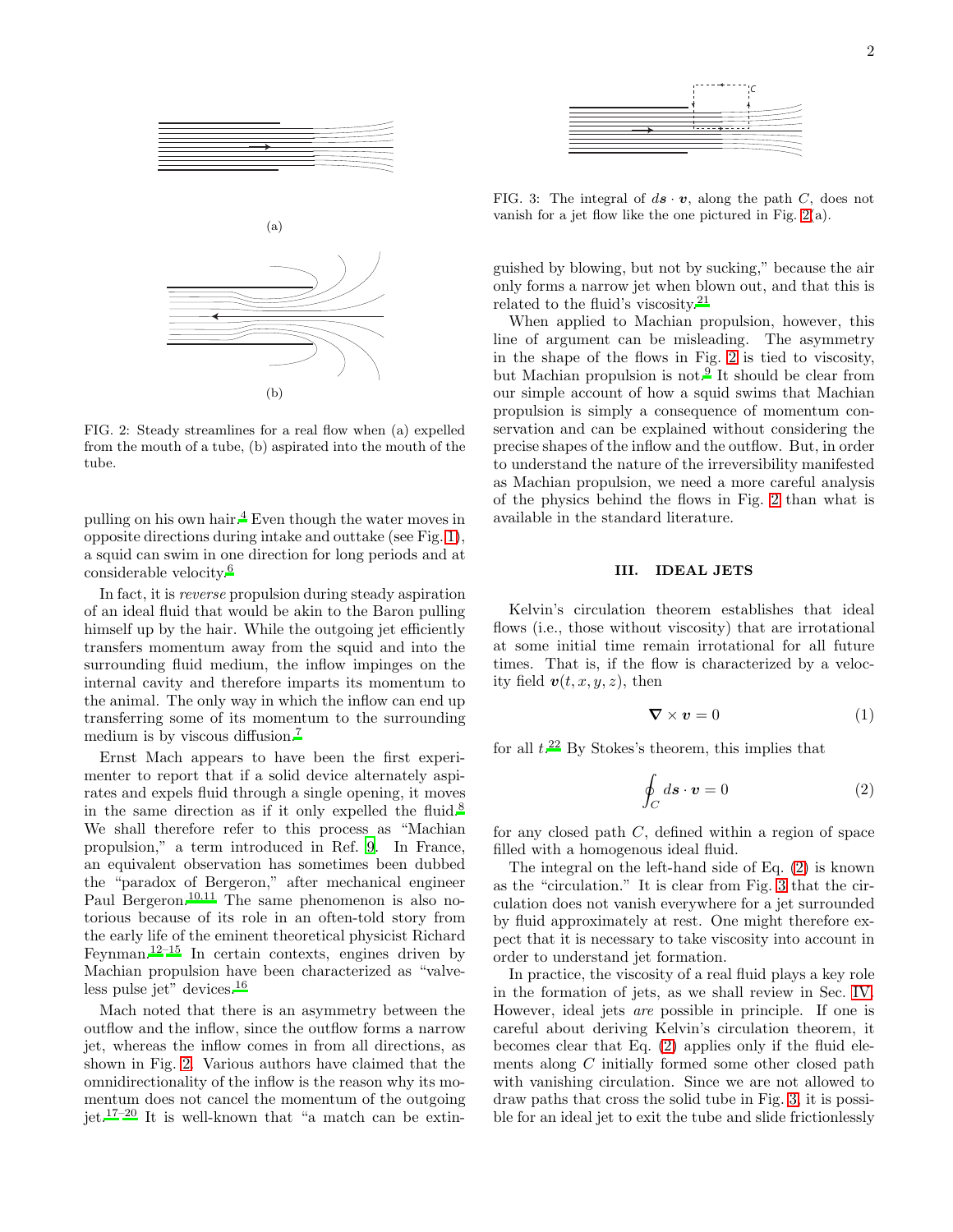

<span id="page-2-1"></span>FIG. 4: Closeup of the outgoing flow in Fig. [2\(](#page-1-0)a), in the region around the lip of the tube's mouth, after it has reached a steady state. The viscous boundary layer separates from the tube wall at  $S$ , where the solid has a sharp edge. This illustration is adapted from Ref. [28](#page-7-6).

against the surrounding fluid at rest.<sup>[23](#page-7-7)</sup> The jet would then be separated from the surrounding fluid by a surface at which the fluid's tangential velocity changes discontinuously. Such a surface is called a "vortex sheet."[24](#page-7-8) We shall have more to say about such idealized flows in Sec. [XI.](#page-5-0)

### <span id="page-2-0"></span>IV. REAL JETS

The role of viscosity in the formation of real jets may be confusing to a beginner. Tritton writes that "at low Reynolds numbers [i.e., when viscosity is dominant], the fluid from an orifice spreads out in all directions. At high Reynolds numbers [i.e., when viscosity is mostly negligible] a jet, like a wake, is long and thin."[25](#page-7-9) But even at high Reynolds numbers, the viscosity cannot be ignored within a "boundary layer" close to the solid surface of the tube.

Within the boundary layer, the fluid's velocity drops to zero as one approaches the solid surface.[26](#page-7-10) When the fluid moves along an adverse pressure gradient (i.e., from lower to higher pressure), the streamlines in the boundary layer may break away from the solid, enclosing a region of slow, irregular flow, around which the flow changes direction. This boundary layer separation is treated in detail in Ref. [27.](#page-7-11)

The steady flow shown in Fig. [2\(](#page-1-0)a) slows as it leaves the tube's mouth. The pressure gradient in that region is therefore adverse.[29](#page-7-12) Figure [4](#page-2-1) illustrates the separation of the boundary layer at point  $S$  on the lip of the tube's mouth. The fluid caught in the area around  $S$ , where the flow changes direction, forms a thin, turbulent layer that separates the jet from the surrounding fluid.

On the other hand, the flow that enters the tube in Fig. [2\(](#page-1-0)b) always moves along a favorable pressure gradient (i.e., from high to low pressure) and the boundary layer therefore remains attached to the tube. This explains why, for a real fluid, the outflow forms a jet, but the inflow does not.



<span id="page-2-3"></span>FIG. 5: Streamlines for the irrotational, incompressible, steady flow into or out of tube, within which the flow is parallel. The spacing of adjacent streamlines corresponds to an equal flux[.](#page-7-13) The image is by Sir Horace Lamb.<sup>31</sup>

#### V. SINKS AND SOURCES

If the flow is irrotational  $(Eq. (1))$  $(Eq. (1))$  $(Eq. (1))$ , the velocity can be expressed as the gradient of a "velocity potential"  $\varphi$ :

$$
v = \nabla \varphi \ . \tag{3}
$$

The condition of incompressibility  $(\nabla \cdot \mathbf{v} = 0)$  is then equivalent to Laplace's equation

<span id="page-2-2"></span>
$$
\nabla^2 \varphi = 0 \tag{4}
$$

whose solutions have been throughly investigated in a variety of contexts. If the steady flow within the tube is parallel and uniform, the only possible configuration consistent with Eq. [\(4\)](#page-2-2) is the one shown in Fig. [5,](#page-2-3) regardless of whether the flow is entering or leaving the tube.[30](#page-7-14)

Far from the tube, this approaches the shape for a pure sink or source of flow, with the velocity of the flow becoming radial and falling off as  $1/r^2$  (in three dimensions).<sup>[32](#page-7-15)</sup> This pattern of flow is very different from the outflowing jet of Fig. [2\(](#page-1-0)a). On the other hand, it is similar to the omnidirectional inflow in Fig. [2\(](#page-1-0)b), especially far from the tube. We therefore refer to the flow of Fig. [2\(](#page-1-0)b) as "sink-like." (In Sec. [VIII](#page-3-0) we will discuss why, unlike in Fig. [5,](#page-2-3) the flow within the tube in Fig.  $2(b)$  is not everywhere parallel.)

As explained in Sec. [IV,](#page-2-0) real fluids are commonly seen to sustain sink-like but not source-like flows, because the latter are destroyed by the separation of the boundary layer at the lip of the tube's mouth. But even in the ideal limit, a source-like flow would be difficult to set up and maintain, because it would require that the experimenter control the fluid pressure not just within the tube, but also at the boundary of the tank that encloses as the entire fluid, as we will explain in Sec. [IX.](#page-3-1)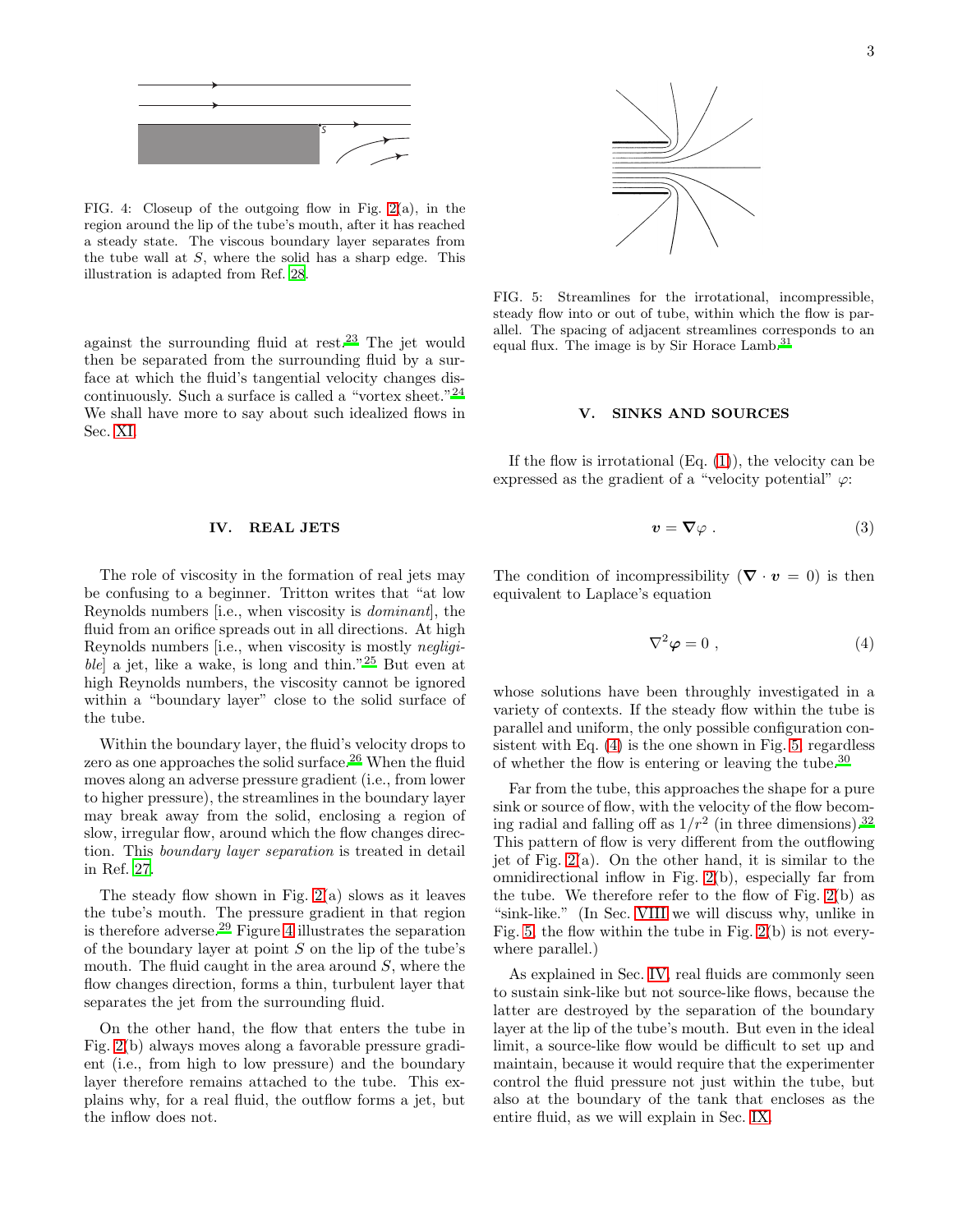### VI. TIME REVERSAL

Euler's equation for an ideal fluid of density  $\rho$  moving under the action of a pressure field  $P$ ,

<span id="page-3-2"></span>
$$
\left(\frac{\partial}{\partial t} + \mathbf{v} \cdot \nabla\right) \mathbf{v} = -\frac{\nabla P}{\rho} , \qquad (5)
$$

is invariant under the time-reversal transformation

$$
\boldsymbol{v}(t,x,y,z) \to -\boldsymbol{v}(-t,x,y,z) \ . \tag{6}
$$

For the most part, we will focus on *steady* flows, in which the velocity of the fluid moving past a given point in space remains constant (i.e.,  $\partial v / \partial t = 0$ ). For any steady flow v that solves Euler's equation, the reverse flow  $-v$ will be a solution as well, with the same pressure gradient  $\nabla P$ . Thus, for an ideal fluid, both the sink-like and the source-like flows imply the same pressure gradient, with higher pressure outside the tube than inside it.<sup>[33](#page-7-16)</sup>

#### VII. PRESSURE CONTROL

A mathematician thinks of Eq. [\(5\)](#page-3-2), together with the condition of incompressibility, as determining both  $v$  and  $\nabla P$  (which are related to each other by Bernoulli's theorem), given a choice of initial and boundary conditions on  $v^{0.34,35}$  $v^{0.34,35}$  $v^{0.34,35}$  $v^{0.34,35}$  In practice, however, an experimenter usually establishes a flow by manipulating certain pressure differences. This is also the case of the squid in Fig. [1:](#page-0-0) the animal generates an outgoing jet (and therefore a propulsion), by contracting its mantle cavity and thereby increasing the pressure of the water inside it. It then refills the cavity by expanding it and thus lowering the water pressure within it.

Note that reversing the pressure gradient in Eq. [\(5\)](#page-3-2)

$$
\nabla P \to -\nabla P \tag{7}
$$

does not reverse the flow, something that at first might seem counterintuitive. The velocity field  $v$  is defined as a function of time t and absolute position  $(x, y, z)$ , but the fluid elements (to which Newton's laws apply directly) do not have fixed positions, since they move along the streamlines. As is clearly explained in Ref. [22,](#page-7-5) this is the reason for the second term in the left-hand side of Eq. [\(5\)](#page-3-2), as well as the source of most of what appears confusing to a student who confronts fluid mechanics for the first time. Reversing the force exerted by the pressure gradient on individual fluid elements changes the streamlines, rather than merely reversing their direction.

### <span id="page-3-0"></span>VIII. BORDA MOUTHPIECE

Consider the flow into a submerged tube, as shown in Fig.  $6(a)$ . The fluid is accelerated by the difference between the higher pressure in the bulk and the lower



<span id="page-3-3"></span>FIG. 6: Ideal flow into a Borda mouthpiece forms a *vena contracta*, with half the tube's cross-section. The white area within the tube may be filled with fluid at rest, against which the ideal flow (in light grey) slides frictionlessly. The pressure gradient  $\nabla P$  is trivially reversed between (a) and (b), by reversing the spatial coordinates. In both cases the pressure is lower inside the tube than in the bulk.

pressure inside the tube. It is easy to show, using momentum conservation and Bernoulli's theorem, that the flow within the tube forms a vena contracta ("contracted vein") with half the tube's cross section. The ideal flow would slide frictionlessly on the fluid at rest that surrounds the *vena contracta*. For real fluids, viscous drag causes the streamlines to diverge, until the flow fills the tube and becomes parallel again, as shown in Fig. [2\(](#page-1-0)b). The physics of this system, called a "Borda mouthpiece," is reviewed in detail in Ref. [9.](#page-6-9)

We could trivially reverse  $\nabla P$  by a coordinate transformation  $(x, y, z) \rightarrow (-x, -y, -z)$ , but this would also reverse the position of the tube: we would merely have the fluid going out the other way, as in Fig. [6\(](#page-3-3)b). If we made the pressure of the fluid inside the tube higher than the pressure in the bulk, the flow pattern would have to change. This is obvious from the fact that (by Bernoulli's theorem and the condition of incompressibility) the flow must narrow as the pressure drops. We will describe the resulting "ideal jet" in Sec. [XI.](#page-5-0)

### <span id="page-3-1"></span>IX. TRANSVERSE PRESSURE GRADIENTS

For the streamlines of a flow to curve, there must be a pressure gradient along the direction normal to the streamlines, as illustrated in Fig. [7.](#page-4-0) It is the force exerted by this pressure gradient that steers the flow along the curving streamlines, overcoming the fluid's inertia. If  $n$  is a unit vector normal to the streamlines of the flow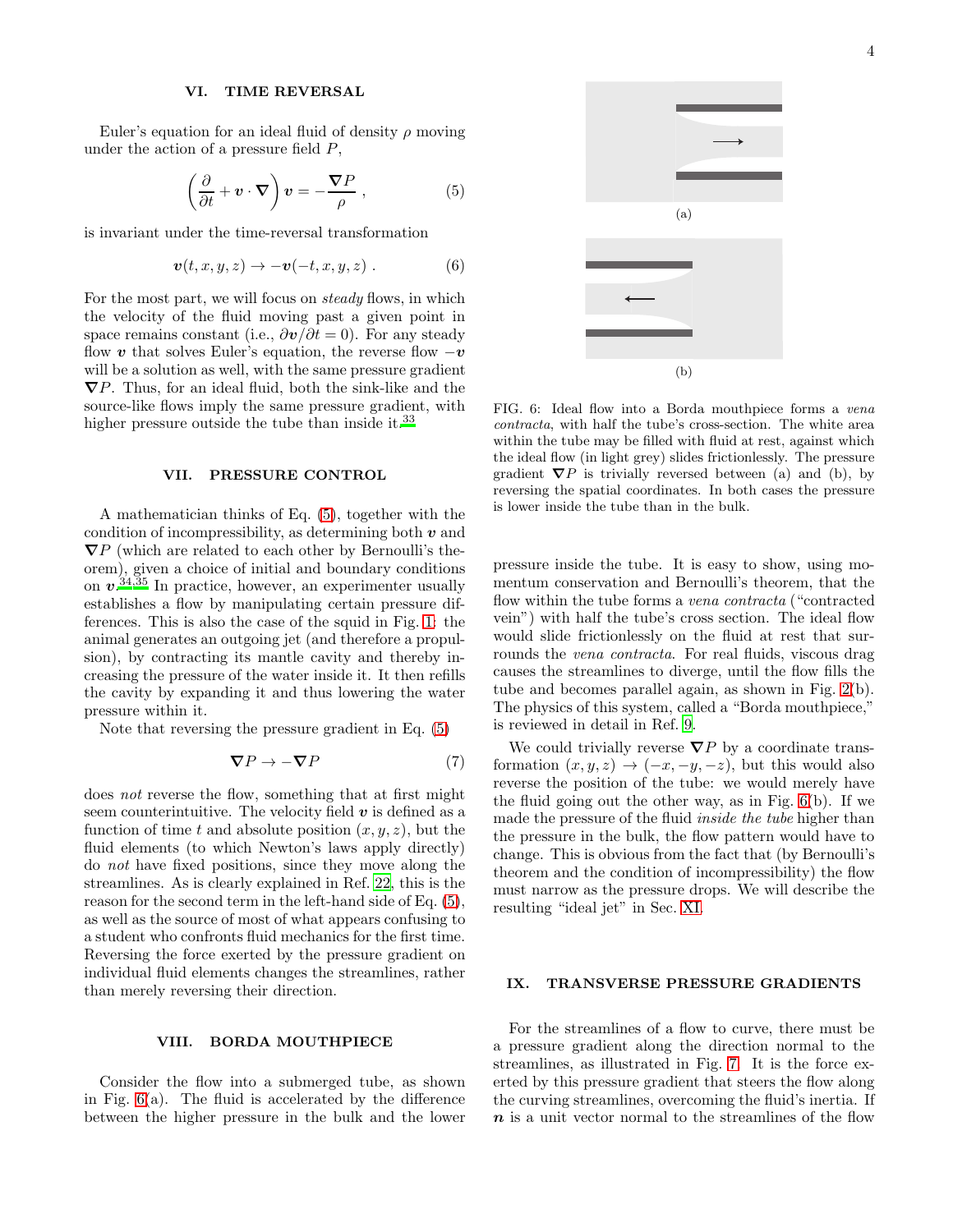

<span id="page-4-0"></span>FIG. 7: When the streamlines in a flow turn with radius of curvature R, the pressure gradient along a unit vector  $\boldsymbol{n}$ normal to the streamlines is given locally by Eq. [\(8\)](#page-4-1). Pressure increases as one moves *away* from the center of curvature.

at a given point, we have that

<span id="page-4-1"></span>
$$
\boldsymbol{n} \cdot \boldsymbol{\nabla} P = \frac{\rho v^2}{R} \,, \tag{8}
$$

where  $R$  is the radius of curvature of the streamlines.<sup>[36](#page-7-19)</sup> For the flow in Fig. [5,](#page-2-3) in which  $R$  is very small near the lip of the tube's mouth, Eq. [\(8\)](#page-4-1) implies that the pressure of the fluid near the edge of the tube's mouth has to be much smaller than the pressure of the fluid that is nearly at rest along the boundary of the tank.

Consider a long and narrow tube, open at both ends, placed inside of a tank filled with an ideal fluid. Let the tube contain a movable plug. If this plug is moved along the tube with a constant speed  $v$ , then the only possible steady, irrotational flow that can result is the one shown in Fig. [8,](#page-4-2) with a sink-like flow into one end of a tube and a source-like flow out of the other end. The pressure of the parallel flow within the tube is labelled  $P_1$ . As the flow leaves the tube's mouth and spreads, its speed decreases and its pressure increases. By Bernoulli's theorem, the fluid at rest near the boundary of the tank will have pressure

<span id="page-4-3"></span>
$$
P_2 = P_1 + \frac{1}{2}\rho v^2 \ . \tag{9}
$$

Lamb analyzed this configuration in Ref. [37,](#page-7-20) from where we have taken Fig. [8.](#page-4-2) As he notes, maintaining this pattern of flow as the plug is moved down the tube would require that the experimenter maintain the higher pressure  $P_2$  at the boundary of the tank, which could be done by pushing on a piston like the one shown in Fig. [8.](#page-4-2) But if the experimenter lets the piston recede, the streamlines of the fluid that leaves the tube would not be able to spread outwards, because there would not be a sufficient pressure gradient to steer the streamlines around the tube's mouth. In that case, an annular cavity might form at both ends of the tube. A cavity (or bubble) is a region that contains no fluid and therefore effectively exerts a negative pressure.[38](#page-7-21)



<span id="page-4-2"></span>FIG. 8: A long and narrow tube, placed inside a large tank filled with fluid, is open at both ends and contains a movable plug. The pressure at the tank's boundary can be controlled by a piston. This diagram is adapted from an illustration by Sir Horace Lamb[.](#page-7-20)<sup>37</sup>

#### X. PUMP-DRIVEN FLOWS

So far, nothing in our analysis has challenged the symmetry between ideal inflows and outflows implied by the Euler equation. In the process represented by Fig. [8,](#page-4-2) a given fluid element moves from a region of higher pressure  $P_2$  to a region of lower pressure  $P_1$  and finally back to  $P_2$ . The direction of this motion can be reversed by reversing the plug's motion. But Lamb's analysis reveals that the shape of the flow around the tube's openings depends on the pressure at the tank's boundary.

Suppose that, instead of moving a plug, the experimenter controlled a pump attached to one end of the tube inside the tank, as shown in Fig. [9.](#page-5-1) Fluid can be expelled by increasing the pressure in the pump relative to the fluid at rest in the tank. Conversely, fluid may be sucked in by lowering the pump pressure. This is the case in all of the systems that exhibit Machian propulsion, such as the squid in Fig. [1.](#page-0-0)

It is easy to establish a sink-like flow with such a device. If the pump keeps the flow within the tube at a pressure  $P_1$  lower than the tank pressure  $P_2$ , fluid will rush omnidirectionally from the tank into the tube, forming a *vena* contracta (as discussed in Sec. [VIII\)](#page-3-0). But producing a source-like flow is more difficult. With an arrangement like the one in Fig. [9,](#page-5-1) fluid can only be pushed down the tube by first rising the pump pressure relative to the tube's  $P_1$ . Once the flow in the tube has been established, the experimenter would have to act on the piston in order to maintain a higher pressure  $P_2$  near the tank's inner boundary, in accordance with Eq. [\(9\)](#page-4-3). Otherwise, the streamlines leaving the tube's mouth would not curve outwards. In Sec. [XI](#page-5-0) we will describe what would happen to the ideal flow in that case.

Evidently, an experimenter who controls only the pump in Fig. [9](#page-5-1) will be unable to reverse the flow in the tank. As we explained in Sec. [II,](#page-0-1) the inflow and outflow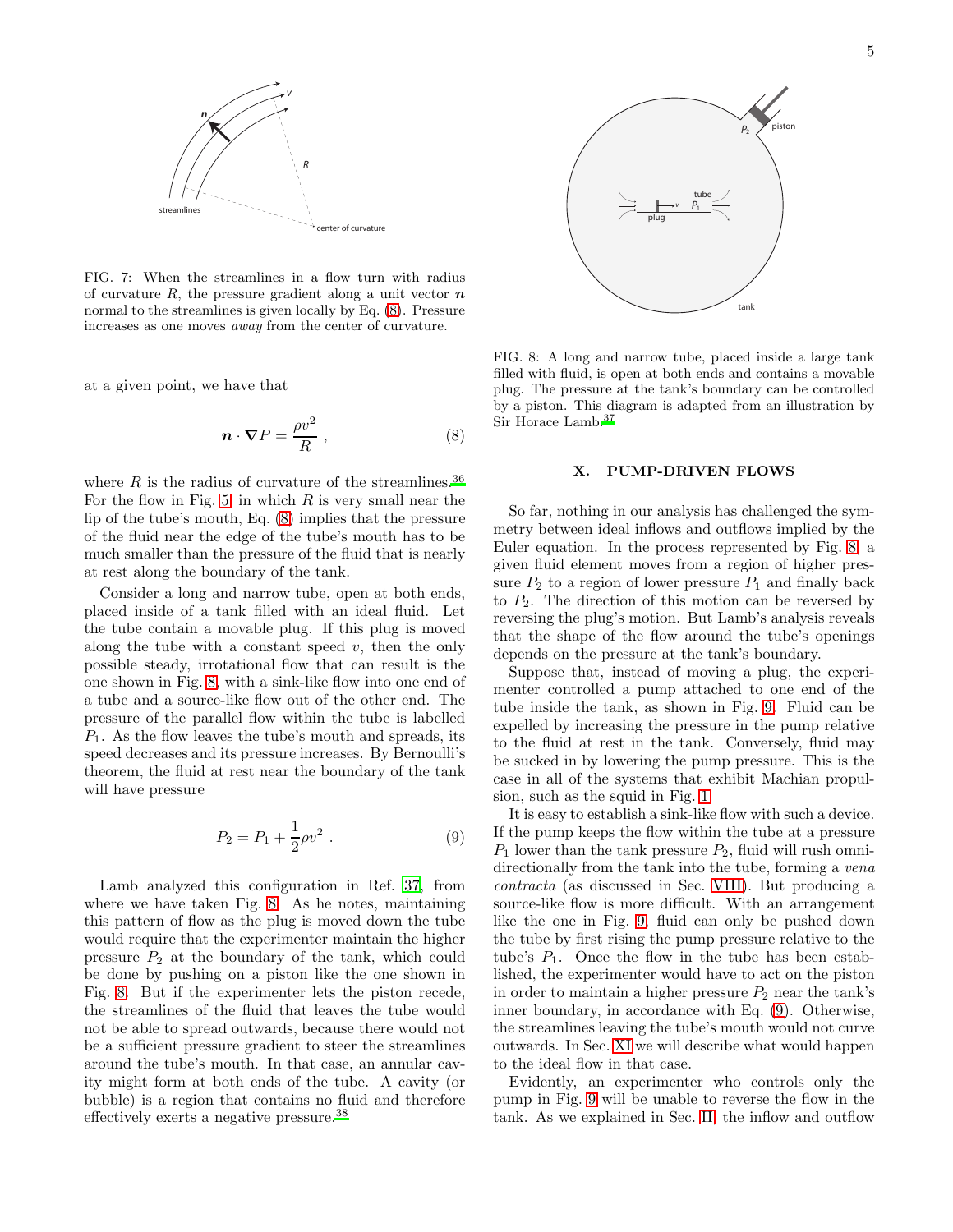

<span id="page-5-1"></span>FIG. 9: Instead of the configuration in Fig. [8,](#page-4-2) we now consider attaching one end of the tube to a pump. It is easy to establish a sink-like flow by lowering the pump's pressure, but maintaining a source-like flow would require control of the pressure  $P_2$  at the tank's boundary.

phases of Machian propulsion, in which the sign of the pressure difference is flipped, are not time-reversed images of each other, even in the limit of zero dissipation.

In the case of the source-like flow, Bernoulli's theorem implies that the pressure  $P_2$  at the tank's inner boundary must equal the pressure within the pump (where the fluid is initially at rest). Thus, by raising  $P_2$  in order to maintain the source-like flow, the experimenter would also equalize the pressures on opposite sides of the pump's wall, causing the net force on that wall to vanish. This is compatible with the fact that, unlike a jet, the source flow transfers no net momentum to the tank walls. Thus, by conservation of momentum, no net force would act on the solid device submerged inside the tank.<sup>[39](#page-7-22)</sup> The squid would come to a standstill!

## <span id="page-5-0"></span>XI. VORTEX SHEETS AND CAVITIES

As we discussed in Sec. [III,](#page-1-4) an ideal flow rushing out of a solid tube could form a jet, separated from the surrounding fluid by a "vortex sheet," at which the tangential velocity changes discontinuously. Though useful in certain contexts,  $40$  such vortex sheet solutions to Euler's equation are unstable: small transverse perturbations grow exponentially until the nonlinearities associated with turbulence become important and the flow cannot be treated as ideal, even approximately.[23](#page-7-7)[,41](#page-7-24) It is instructive, nonetheless, to consider such idealized flows in order to explain why Machian propulsion, which appears as a kind of irreversibility, is nonetheless compatible with the theory of non-dissipative flows.

If the pressure within the tube is greater than the pressure outside, Bernoulli's theorem and the condition of incompressibility imply that the outgoing jet must be narrower than the tube (unlike the flow shown in Fig. [3\)](#page-1-2).



<span id="page-5-2"></span>FIG. 10: An ideal, incompressible fluid at high pressure  $P_1$ exits through a tube and into a region where the fluid is at rest at a *lower* pressure P3. Only the moving fluid is shaded. Upon leaving the tube, the flow has an intermediate pressure  $P_2$ . Since  $P_2 > P_3$ , there is a transverse pressure gradient in the direction of the arrows, and the streamlines therefore curve inwards in that region. The sharp turning of the streamlines at the points marked  $S$  requires the formation of a cavity around the tube's mouth.

The pressure  $P_2$  of the jet leaving the tube is higher than the ambient  $P_3$  of the surrounding fluid at rest. As shown in Fig. [10,](#page-5-2) the resulting transverse pressure gradient from  $P_2$  to  $P_3$  makes the streamlines converge as they leave the tube, until the pressure of the moving fluid drops to  $P_3$ and the flow becomes parallel.

Note that Bernoulli's theorem cannot be applied to points in the fluid that are separated by the vortex sheet. The reason is that that theorem expresses energy conservation, but the total energy of fluid elements in the outflow is greater than the energy of similar elements in the ambient fluid. Thus, the same pressure  $P_3$  can apply to the parallel jet flow and to the surrounding fluid at rest.[42](#page-7-25)

Note also that the outflowing streamline must turn sharply inward as it passes near the point  $S$  in Fig. [10,](#page-5-2) at the lip of the tube's mouth. This requires a very large transverse pressure gradient there. The only way in which the flow itself can create such a gradient is by forming a cavity near  $S$ , where the pressure becomes negative. Absent such a cavity, we must have  $P_1 = P_2 = P_3$ , so that the streamlines remain parallel as they leave the tube. In such a case, the flow would have to be accelerated before entering the tube, by a higher pressure within the pump.

Even a small amount of viscosity completely alters this picture, producing instead a jet like that of Fig. [4,](#page-2-1) in which the cavity at  $S$  is replaced by separation of the boundary layer, while the vortex sheet is replaced by a thin layer of turbulent flow. The theoretical details of this (which Lamb describes as "not easy to make out"  $37$ ) need not concern us here. Our objective has been only to establish that the irreversibility of Machian propulsion is a simple consequence of momentum conservation, not of dissipation. A realistic solution to the more difficult problem of determining the shapes of the resulting flows must invoke viscosity, as we saw already in Sec. [IV.](#page-2-0)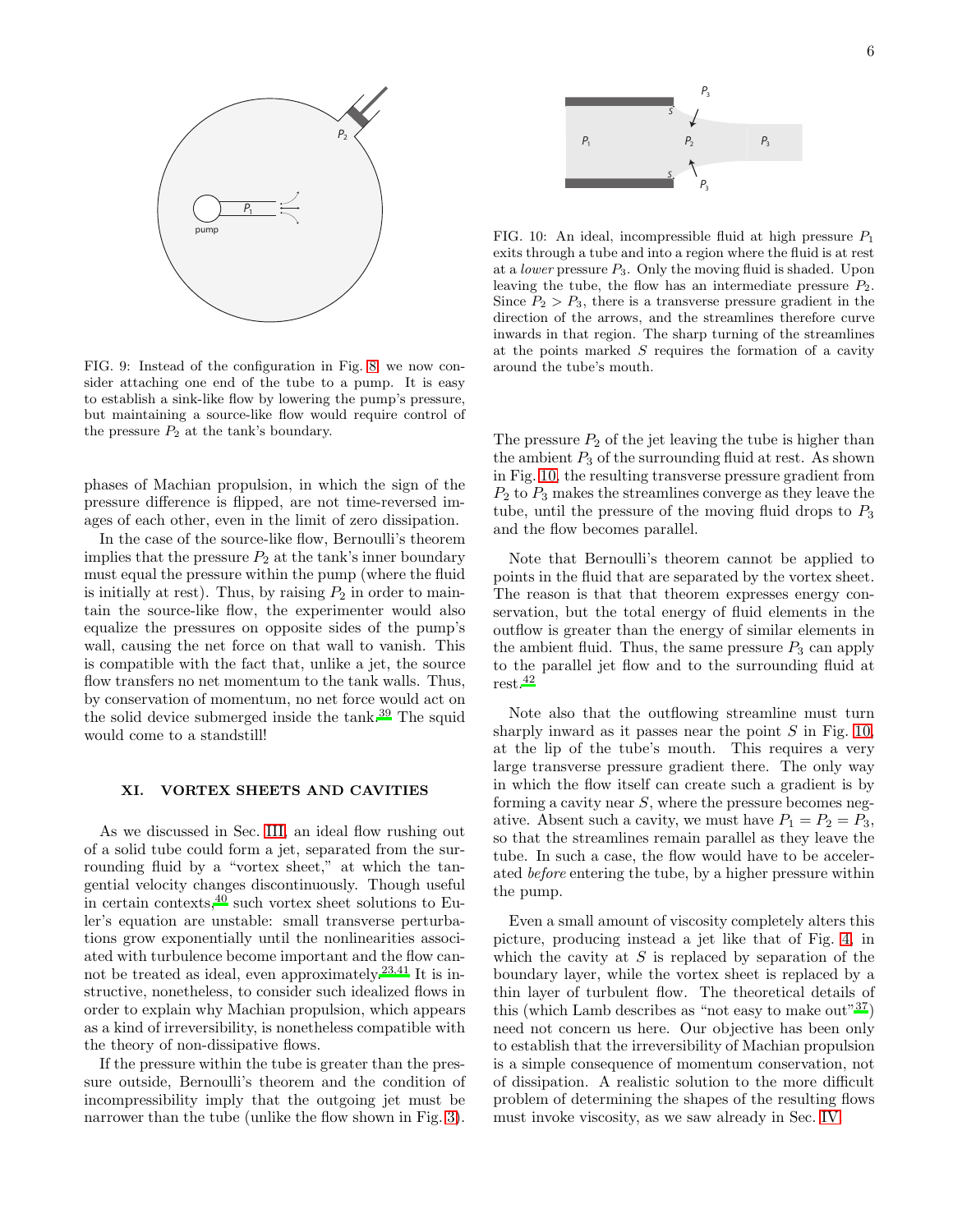### XII. CONCLUSIONS

The Navier-Stokes equation for real fluids,

$$
\left(\frac{\partial}{\partial t} + \mathbf{v} \cdot \mathbf{\nabla} - \nu \nabla^2\right) \mathbf{v} = -\frac{\nabla P}{\rho} \tag{10}
$$

has no time-reversal symmetry. This is understood to result from the fact that a kinematic viscosity  $\nu > 0$ implies that the macroscopic energy of the flow may be irreversibly dissipated into the random thermal motion of the fluid's microscopic components. But even an ideal flow with  $\nu = 0$  can exhibit a certain kind of irreversibility.

An experimenter who controls only the pressure of a pump connected to a solid tube will see jets form when the fluid is expelled from the tube, never when the fluid is aspirated. Conversely, the experimenter will be able to set up and maintain a sink-like flow into the tube, but not a source-like flow out of it: the pattern in Fig. [5](#page-2-3) is plausible only if the streamlines point into the tube. The reason for this is that the source-like flow would require control of the pressure of the fluid not just at the pump attached to the tube, but also at the distant boundary of the tank that receives the fluid, where the pressure must be kept higher than that inside the tube.

Alternatively, we may note that a jet —either a real one as in Fig.  $2(a)$  or an ideal one as in Fig.  $10$ — carries momentum away to infinity (or to the boundary of the surrounding tank). Reversing this motion therefore requires that momentum flow in from infinity (or from the tank walls). Setting this up would obviously demand a control of the fluid that an experimenter can not achieve with only a pump attached to the submerged tube.

This irreversibility is similar in spirit to that of statisti-

cal mechanics, which also results from the experimenter's limited control of initial and boundary conditions. What is remarkable is that it can be seen even in an ideal flow, without invoking any concept of heat, temperature, or entropy. A video of an ideal fluid moving past the mouth of a tube would, if played backwards, appear suspect, even though the second law of thermodynamics would play no part in the flow.

The Machian propulsion described in Sec. [II](#page-0-1) can be entirely understood in terms of momentum conservation and is most pronounced in the limit of zero viscosity. Even without dissipation, the outflow and inflow phases are not time-reversed images of each other: it is only the pressure difference between the inside and the outside of the solid device that changes sign. Machian propulsion is therefore an instance of nonthermal irreversibility.

#### Acknowledgments

The author thanks Paul O'Gorman for help understanding the role of boundary layer separation in the formation of real jets, as well as the physical significance of the time-reversal symmetry of Euler's equation. Vanessa López pointed him to Ref. [23,](#page-7-7) while Giancarlo Reali provided general feedback on the manuscript. The author also benefitted from discussions with Carl Mungan and Take Okui. An anonymous referee's comments contributed significantly to clarifying this presentation. Tim Lowson, of Ready-Ed Publications, kindly gave permission to use Fig. [1.](#page-0-0) This work was supported in part by the U.S. Department of Energy under contract DE-FG02- 97IR41022.

- <sup>∗</sup> Electronic address: [jenkins@hep.fsu.edu](mailto:jenkins@hep.fsu.edu)
- <span id="page-6-1"></span><span id="page-6-0"></span> $1$  The fundamental laws of quantum physics are now thought to involve a small violation of time-reversal symmetry. See David J. Griffiths, *Introduction to Elementary Particles*, 2nd ed., (Weinheim: Wiley-VCH, 2008), sec. 4.4.4. This effect has so far eluded direct experimental detection. It would, in any case, be far too small to have anything to do with thermodynamic irreversibility.
- <span id="page-6-2"></span><sup>2</sup> This explanation, of course, invokes the experimenter's *subjective* perceptions, because it is the experimenter who describes the physical system in terms of bottles, whole or broken. Technically speaking, the condition of the bottle is a *macrostate*, defined by an experimenter who is insensitive to a great many of the details of the objective, microphysical configuration of the system.
- <span id="page-6-3"></span><sup>3</sup> Richard P. Feynman, Robert B. Leighton and Matthew Sands, *The Feynman Lectures on Physics*, vol. I, (Reading, MA: Addison-Wesley, 1964), lecture 46.
- <span id="page-6-5"></span><sup>4</sup> Yakov I. Perelman, *Physics for Entertainment*, book 2, 2nd English ed., (Moscow: Mir, 1972), pp. 32–33.
- <span id="page-6-4"></span><sup>5</sup> Jane Bourke and Judy Gabrovec, *Animals*, (Greenwood,

AU: Ready-Ed Publications, 2005), p. 20.

- <span id="page-6-6"></span>6 John M. Gosline and M. Edwin DeMont, "Jet-Propelled Swimming in Squids," Sci. Am. 252[\(1\), 96–103](http://www.scientificamerican.com/article/jet-propelled-swimming-in-squids/) (1995).
- <span id="page-6-7"></span><sup>7</sup> Alejandro Jenkins, "An elementary treatment of the reverse sprinkler," Am. J. Phys. 72[\(10\), 1276–1282](http://dx.doi.org/10.1119/1.1761063) (2004). [arXiv:physics/0312087]
- <span id="page-6-8"></span><sup>8</sup> Ernst Mach, *The Science of Mechanics: A Critical and Historical Account of its Development*, (La Salle, IL: Open Court, 1960 [1933]), 6th English ed., pp. 388–390.
- <span id="page-6-9"></span><sup>9</sup> Alejandro Jenkins, "Sprinkler head revisited: momentum, forces, and flow in Machian propulsion," Eur. J. Phys. 32[\(5\), 1213–1226](http://dx.doi.org/10.1088/0143-0807/32/5/009) (2011). [arXiv:0908.3190 [physics.fludyn]]
- <span id="page-6-10"></span><sup>10</sup> Marcel Sédille, *Turbo-machines hydrauliques et thermiques*, vol. I, (Paris: Masson, 1966), pp. 62–63.
- <span id="page-6-11"></span><sup>11</sup> Raymond Comolet, *M´ecanique exp´erimentale des fluides*, 5th ed., vol. I, (Paris: Dunod, 2002), p. 138.
- <span id="page-6-12"></span><sup>12</sup> Richard P. Feynman, *Surely You're Joking, Mr. Feynman*, (New York: Norton, 1985), pp. 63–65.
- <sup>13</sup> Richard P. Feynman, *Perfectly Reasonable Deviations From the Beaten Track: The Letters of Richard P. Feyn-*